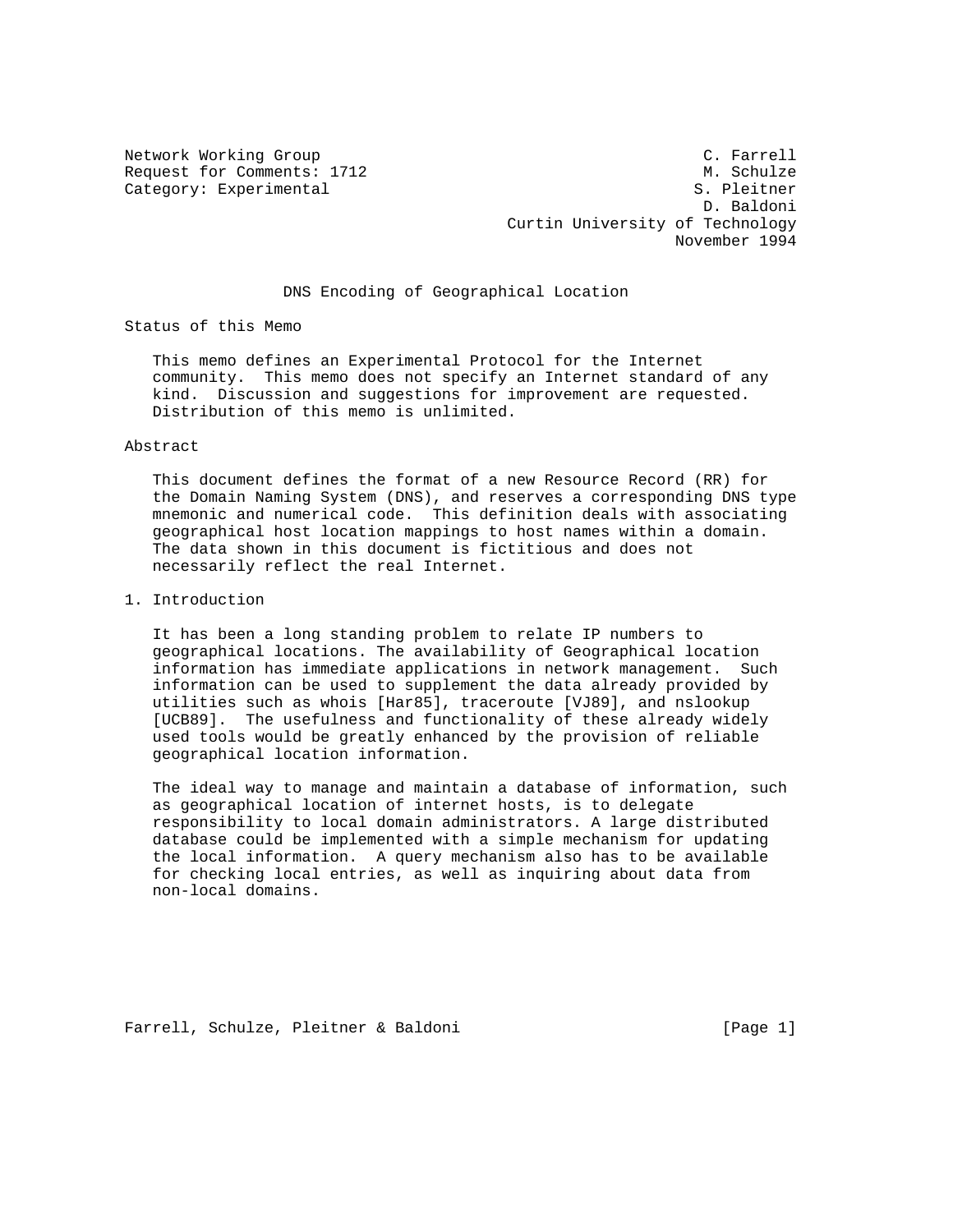### 2. Background

 The Internet continues to grow at an ever increasing rate with IP numbers allocated on a first-come-first-serve basis. Deciding when and how to setup a database of geographical information about internet hosts presented a number of options. The uumap project [UU85] was the first serious attempt to collect geographical location data from sites and store it centrally. This project met with limited success because of the difficulty in maintaining and updating a large central database. Another problem was the lack of tools for the checking the data supplied, this problem resulted in some erroneous data entering the database.

## 2.1 SNMP:

 Using an SNMP get request on the sysLocation MIB (Management Information Base) variable was also an option, however this would require the host to be running an appropriate agent with public read access. It was also felt that MIB data should reflect local management data (e.g., "this" host is on level 5 room 74) rather than a hosts geographical position. This view is supported in the examples given in literature in this area [ROSE91].

# 2.2 X500:

 The X.500 Directory service [X.500.88] defined as part of the ISO standards also appears as a potential provider of geographical location data. However due to the limited implementations of this service it was decided to defer this until this service gains wider use and acceptance within the Internet community.

## 2.3 BIND:

 The DNS [Mock87a][Mock87b] represents an existing system ideally suited to the provision of host specific information. The DNS is a widely used and well-understood mechanism for providing a distributed database of such information and its extensible nature allows it to be used to disseminate virtually any information. The most commonly used DNS implementation is the Berkeley Internet Name Domain server BIND [UCB89]. The information we wished to make available needed to be updated locally but available globally; a perfect match with the services provided by the DNS. Current DNS servers provide a variety of useful information about hosts in their domain but lack the ability to report a host's geographical location.

Farrell, Schulze, Pleitner & Baldoni [Page 2]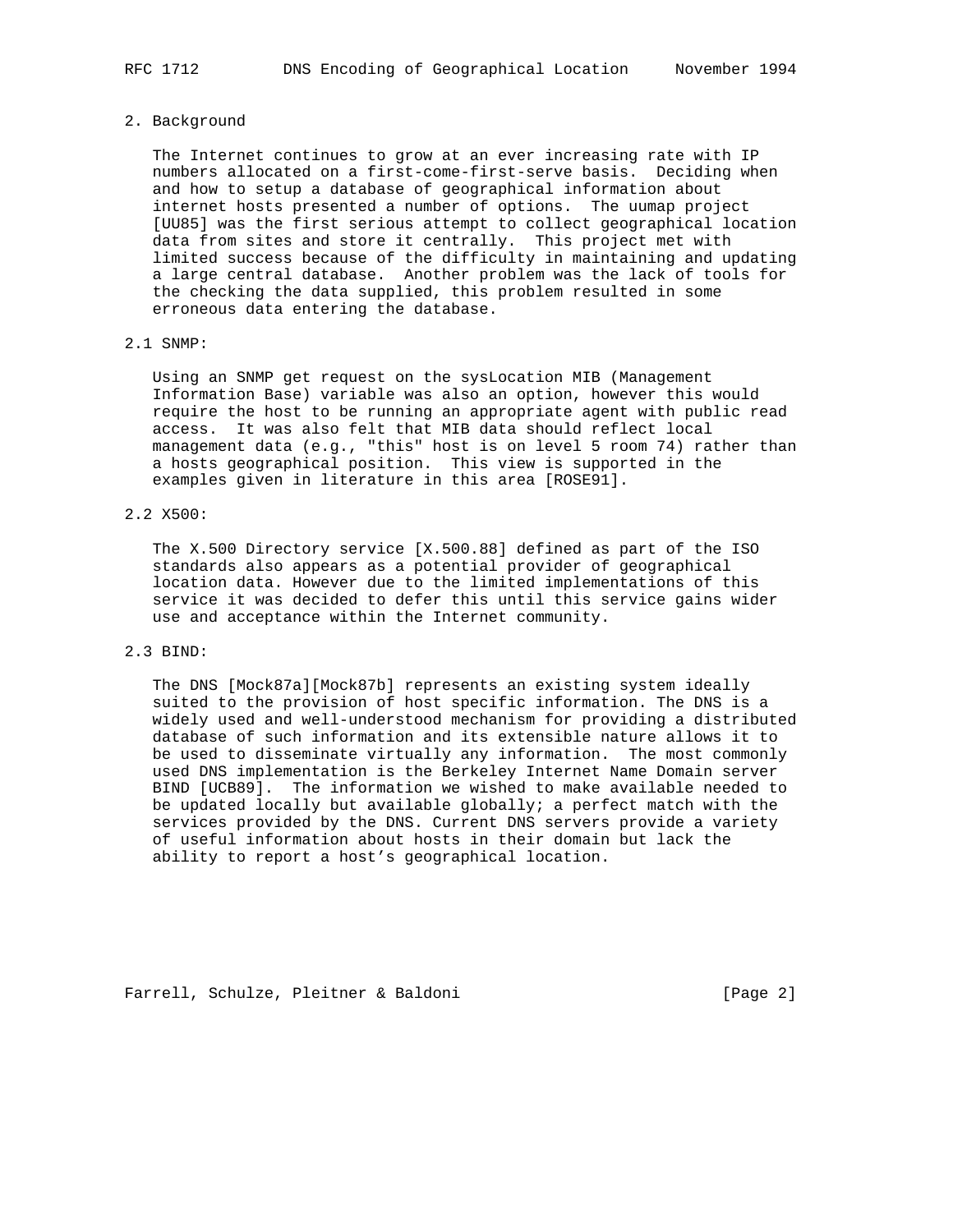## 3. RDATA Format

| MSB                                    | LSB |
|----------------------------------------|-----|
|                                        |     |
| LONGITUDE                              |     |
|                                        |     |
| LATITUDE                               |     |
|                                        |     |
| ALTITUDE                               |     |
| --+--+--+--+--+--+--+--+--+--+--+--+-- |     |

## where:

- LONGITUDE The real number describing the longitude encoded as a printable string. The precision is limited by 256 charcters within the range -90..90 degrees. Positive numbers indicate locations north of the equator.
- LATITUDE The real number describing the latitude encoded as a printable string. The precision is limited by 256 charcters within the range -180..180 degrees. Positive numbers indicate locations east of the prime meridian.
- ALTITUDE The real number describing the altitude (in meters) from mean sea-level encoded as a printable string. The precision is limited by 256 charcters. Positive numbers indicate locations above mean sea-level.

 Latitude/Longitude/Altitude values are encoded as strings as to avoid the precision limitations imposed by encoding as unsigned integers. Although this might not be considered optimal, it allows for a very high degree of precision with an acceptable average encoded record length.

4. The GPOS RR

 The geographical location is defined with the mnemonic GPOS and type code 27.

 GPOS has the following format: <owner> <ttl> <class> GPOS <longitude> <latitude> <altitude>

 A floating point format was chosen to specify geographical locations for reasons of simplicity. This also guarantees a concise unambiguous description of a location by enforcing three compulsory numerical values to be specified.

Farrell, Schulze, Pleitner & Baldoni [Page 3]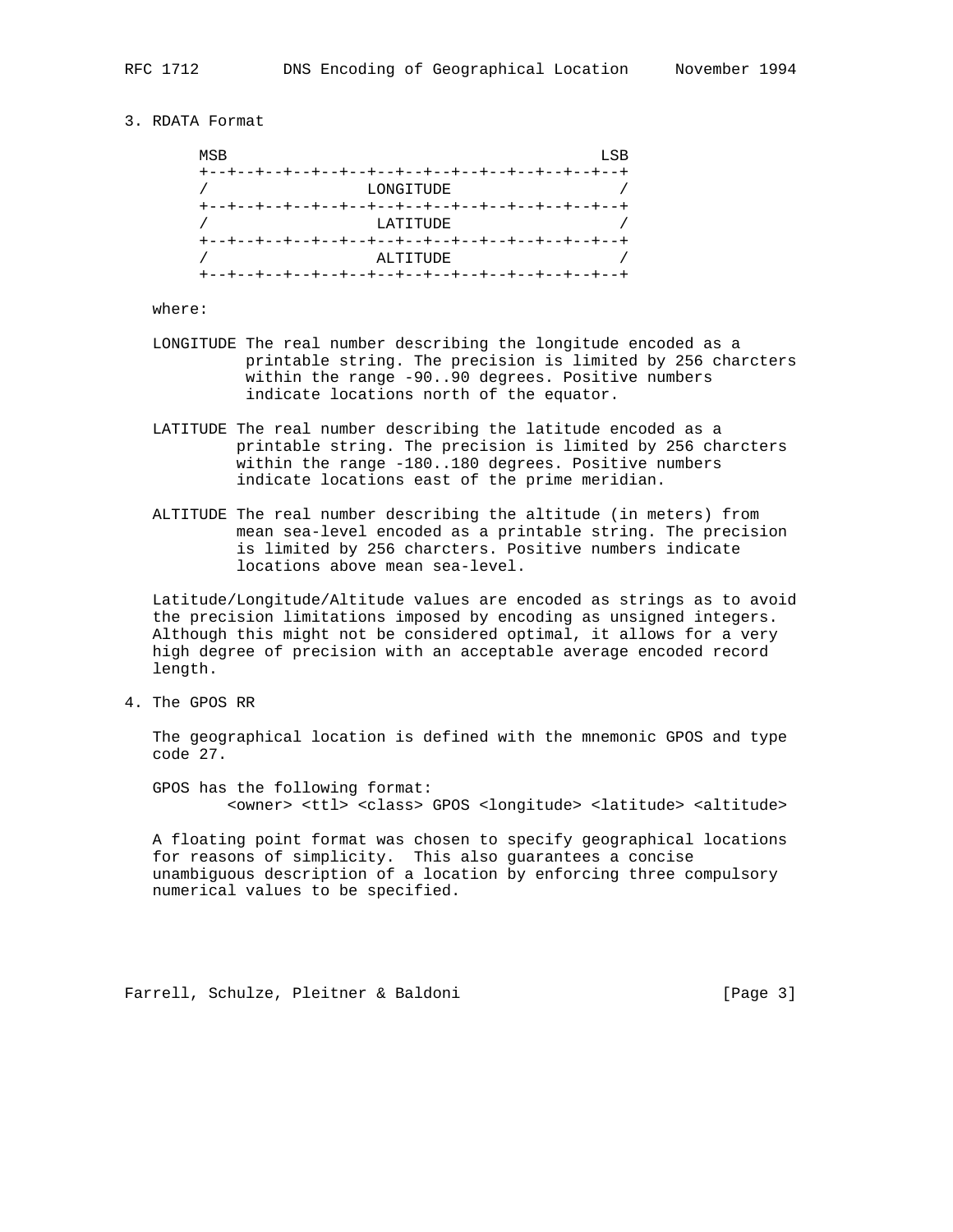The owner, ttl, and class fields are optional and default to the last defined value if omitted. The longitude is a floating point number ranging from -90 to 90 with positive values indicating locations north of the equator. For example Perth, Western Australia is located at 32^ 7' 19" south of the equator which would be specified as -32.68820. The latitude is a number ranging from -180.0 to 180.0. For example Perth, Western Australia is located at 116^ 2' 25" east of the prime meridian which would be specified as 116.86520. Curtin University, Perth is also 10 meters above sea-level.

 The valid GPOS record for a host at Curtin University in Perth Western Australia would therefore be:

GPOS -32.6882 116.8652 10.0

 There is no limit imposed on the number of decimal places, although the length of the encoded string is limited to 256 characters for each field. It is also suggested that administrators limit their entries to the minimum number of necessary characters in each field.

5. Master File Format

;

 Each host requires its own GPOS field in the corresponding DNS RR to explicitly specify its geographical location and altitude. If the GPOS field is omitted, a DNS enquiry will return no position information for that host.

Consider the following example:

; Authoritative data for cs.curtin.edu.au.

@ IN SOA marsh.cs.curtin.edu.au. postmaster.cs.curtin.edu.au.  $\overline{\phantom{a}}$  94070503 ; Serial (yymmddnn) ; Refresh (3 hours) 3600 ; Retry (1 hour)<br>3600000 ; Expire (1000 ho 3600000 ; Expire (1000 hours) 86400 **;** Minimum (24 hours) ) IN NS marsh.cs.curtin.edu.au. marsh IN A 134.7.1.1 IN MX 0 marsh IN HINFO SGI-Indigo IRIX-4.0.5F IN GPOS -32.6882 116.8652 10.0 ftp IN CNAME marsh

Farrell, Schulze, Pleitner & Baldoni [Page 4]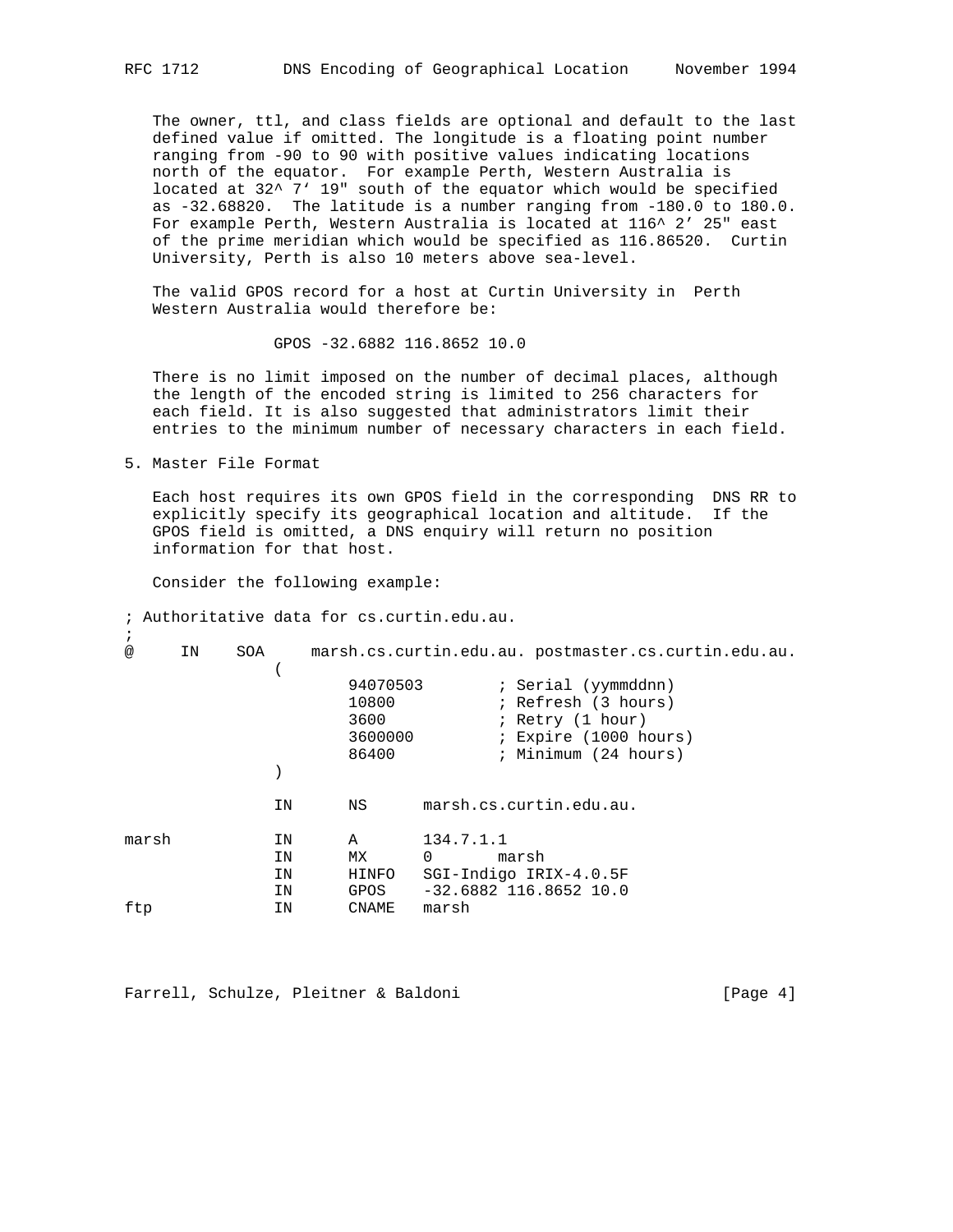| RFC 1712 |                      |                            |                                                       | DNS Encoding of Geographical Location Movember 1994            |  |
|----------|----------------------|----------------------------|-------------------------------------------------------|----------------------------------------------------------------|--|
| lillee   | IN<br>IN<br>IN       | $\mathsf{A}$               | 134.7.1.2<br>MX 0 marsh                               | IN HINFO SGI-Indigo IRIX-4.0.5F<br>GPOS -32.6882 116.8652 10.0 |  |
| hinault  | IN<br>IN<br>IN<br>IN | $\mathbf{A}$               | 134.7.1.23<br>MX 0 marsh<br>HINFO SUN-IPC SunOS-4.1.3 | GPOS -22.6882 116.8652 250.0                                   |  |
| merckx   | ΙN<br>IN<br>IN       | MX                         | A 134.7.1.24<br>0 marsh<br>HINFO SUN-IPC SunOS-4.1.1  |                                                                |  |
| ambrose  | ΙN<br>IN<br>IN<br>ΙN | $\mathbf{A}$<br>MX<br>GPOS | 134.7.1.99<br>0 marsh                                 | HINFO SGI-CHALLENGE L IRIX-5.2<br>$-32.6882$ 116.8652 10.0     |  |

 The hosts marsh, lillee, and ambrose are all at the same geographical location, Perth Western Australia (-32.68820 116.86520). The host hinault is at a different geographical location, 10 degrees north of Perth in the mountains (-22.6882 116.8652 250.0). For security reasons we do not wish to give the location of the host merckx.

 Although the GPOS clause is not a standard entry within BIND configuration files, most vendor implementations seem to ignore whatever is not understood upon startup of the DNS. Usually this will result in a number of warnings appearing in system log files, but in no way alters naming information or impedes the DNS from performing its normal duties.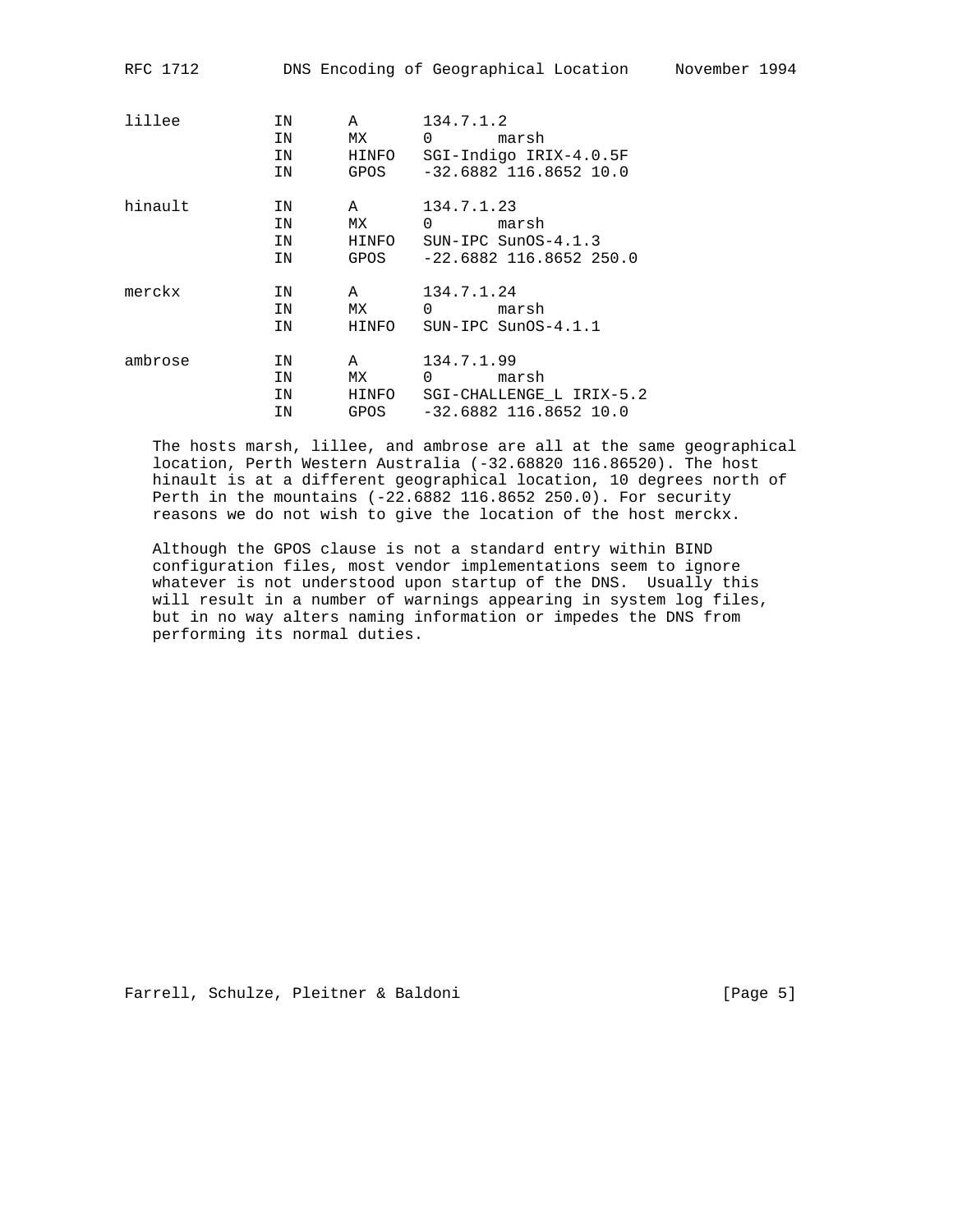7. References

| [ROSE91]   | Rose M., "The Simple Book: An Introduction to<br>Management of TCP/IP-based Internets", Prentice-Hall,<br>Englewood Cliffs, New Jersey, 1991. |
|------------|-----------------------------------------------------------------------------------------------------------------------------------------------|
| [X.500.88] | CCITT: The Directory - Overview of Concepts, Models<br>and Services", Recommendations X.500 - X.521.                                          |
| [Har82]    | Harrenstein K, Stahl M., and E. Feinler,<br>"NICNAME/WHOIS" RFC 812, SRI NIC, March 1982.                                                     |
| [Mock87a]  | Mockapetris P., "Domain Names - Concepts and<br>Facilities", STD 13, RFC 1034, USC/Information<br>Sciences Institute, November 1987.          |
| [Mock87b]  | Mockapetris P., "Domain Names - Implementation and<br>Specification", STD 13, RFC 1035, USC/Information<br>Sciences Institute, November 1987. |
| [FRB93]    | Ford P., Rekhter Y., and H-W. Braun, "Improving the<br>Routing and Addressing of IP", IEEE Network<br>Vol.7, No. 3, pp. 11-15, May 1993.      |
| [VJ89]     | Jacobsen V., "The Traceroute(8) Manual Page",<br>Lawrence Berkeley Laboratory, Berkeley,<br>CA, February 1989.                                |
| [UCB89]    | University of California, "BIND: Berkeley Internet                                                                                            |
| [UU85]     | Name Domain Server", 1989.<br>UUCP Mapping Project, Software available via<br>anonymous FTP from ftp.uu.net., 1985.                           |

8. Security Considerations

 Once information has been entered into the DNS, it is considered public.

Farrell, Schulze, Pleitner & Baldoni (Page 6)